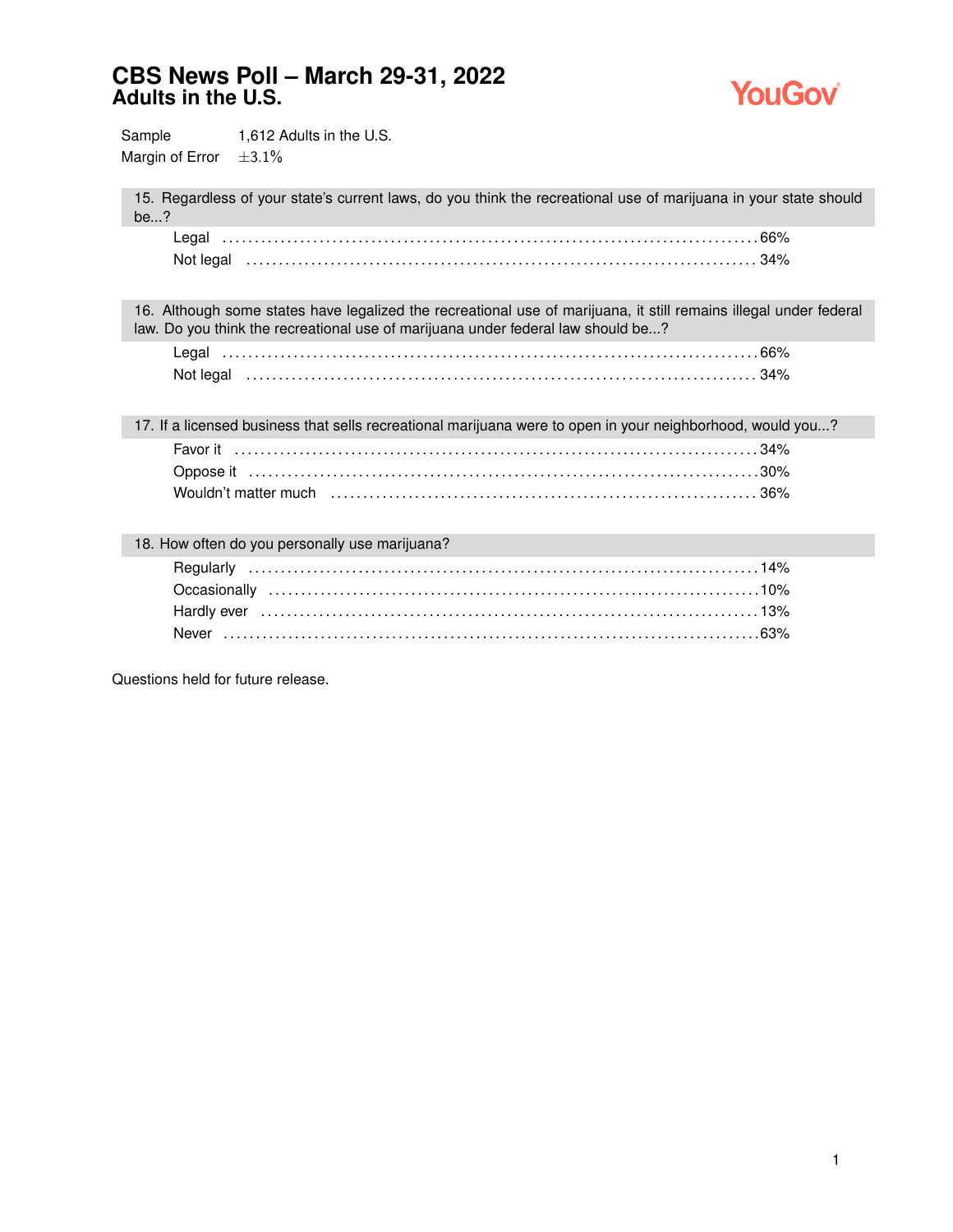### **15. Legality of Recreational Marijuana**

Regardless of your state's current laws, do you think the recreational use of marijuana in your state should be...?

|               |       |       | Gender |          | Age       |       |       | Ideology |          |              |  |
|---------------|-------|-------|--------|----------|-----------|-------|-------|----------|----------|--------------|--|
|               | Total | Male  | Female | Under 30 | $30 - 44$ | 45-64 | $65+$ | Liberal  | Moderate | Conservative |  |
| Legal         | 66%   | 66%   | $65\%$ | 63%      | 74%       | 68%   | 55%   | 82%      | 65%      | 49%          |  |
| Not legal     | 34%   | 34%   | 35%    | 37%      | 26%       | 32%   | 45%   | 18%      | 35%      | 51%          |  |
| <b>Totals</b> | 100%  | 100%  | 100%   | 100%     | 100%      | 100%  | 100%  | 100%     | 100%     | 100%         |  |
| Weighted N    | ,609) | (778) | (832)  | (334)    | (411)     | (520) | (345) | (446)    | (466)    | (526)        |  |
|               |       |       |        |          |           |       |       |          |          |              |  |

|            |         | <b>2020 Vote</b> |       | Party ID |         |       | <b>Race/Ethnicity</b> |              |          | <b>White by Education</b> |             |
|------------|---------|------------------|-------|----------|---------|-------|-----------------------|--------------|----------|---------------------------|-------------|
|            | Total   | <b>Biden</b>     | Trump | Dem      | Ind     | Rep   | White                 | <b>Black</b> | Hispanic | No Degree                 | 4yr Degree+ |
| Legal      | 66%     | 82%              | 46%   | 78%      | 69%     | 47%   | 65%                   | 68%          | 71%      | 66%                       | 63%         |
| Not legal  | 34%     | 18%              | 54%   | 22%      | 31%     | 53%   | 35%                   | 32%          | 29%      | 34%                       | 37%         |
| Totals     | 100%    | $100\%$          | 100%  | $100\%$  | $100\%$ | 100%  | $100\%$               | 100%         | 100%     | 100%                      | 100%        |
| Weighted N | (1,609) | (517)            | (473) | (532)    | (520)   | (451) | (1,021)               | (203)        | (244)    | (633)                     | (388)       |

**YouGov**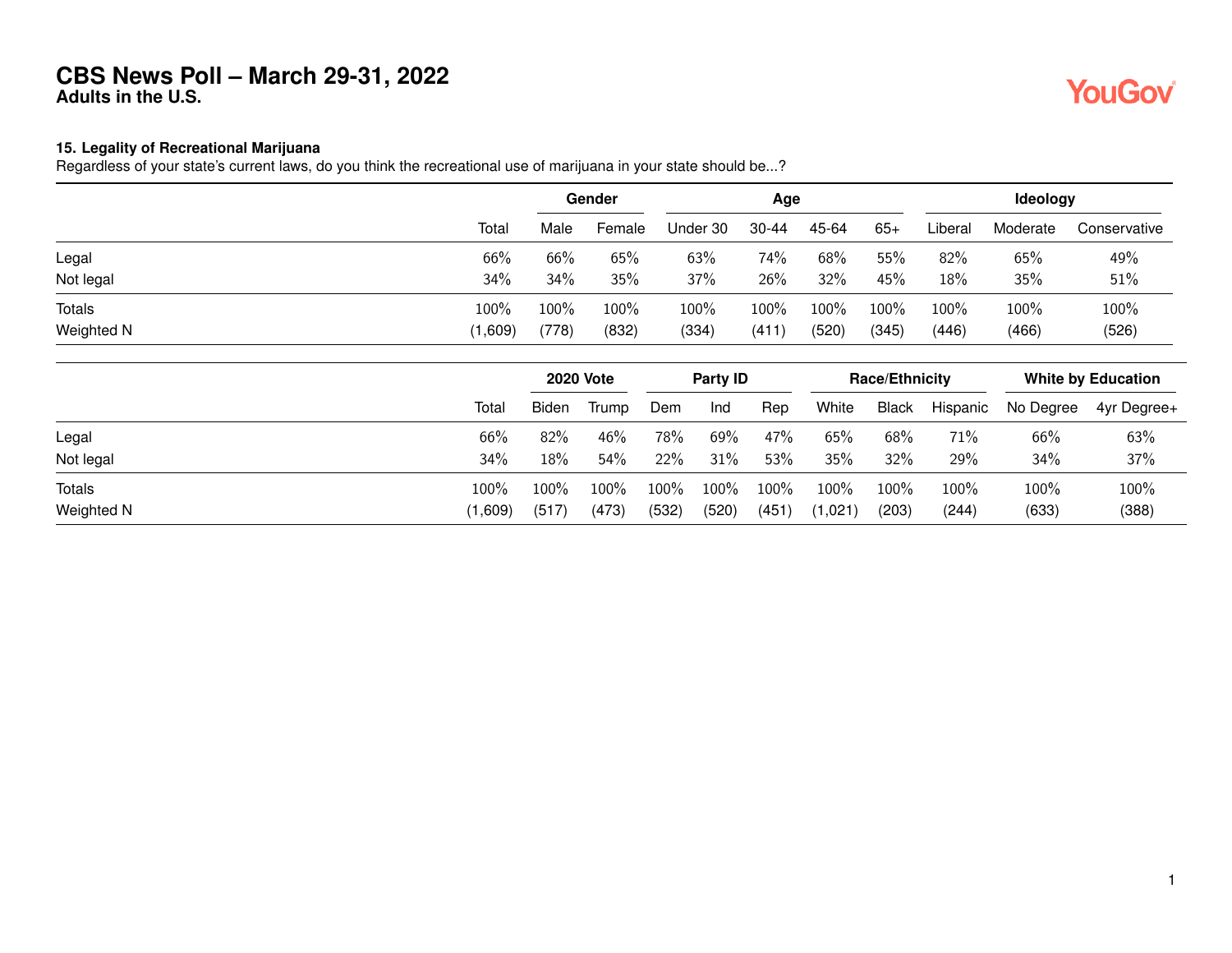# **YouGov**

#### **16. Federal Status of Marijuana**

Although some states have legalized the recreational use of marijuana, it still remains illegal under federal law. Do you think the recreational use of marijuana under federal law should be...?

|               |         | Gender |                  |       | Age      |       | Ideology              |              |          |                           |              |
|---------------|---------|--------|------------------|-------|----------|-------|-----------------------|--------------|----------|---------------------------|--------------|
|               | Total   | Male   | Female           |       | Under 30 | 30-44 | 45-64                 | $65+$        | Liberal  | Moderate                  | Conservative |
| Legal         | 66%     | 67%    | 65%              |       | 68%      | 73%   | 67%                   | 54%          | 81%      | 66%                       | 50%          |
| Not legal     | 34%     | 33%    | 35%              |       | 32%      | 27%   | 33%                   | 46%          | 19%      | 34%                       | 50%          |
| <b>Totals</b> | 100%    | 100%   | 100%             |       | 100%     | 100%  | 100%                  | 100%         | 100%     | 100%                      | 100%         |
| Weighted N    | (1,602) | (775)  | (827)            |       | (334)    | (409) | (518)                 | (342)        | (445)    | (466)                     | (523)        |
|               |         |        | <b>2020 Vote</b> |       | Party ID |       | <b>Race/Ethnicity</b> |              |          | <b>White by Education</b> |              |
|               | Total   | Biden  | Trump            | Dem   | Ind      | Rep   | White                 | <b>Black</b> | Hispanic | No Degree                 | 4yr Degree+  |
| Legal         | 66%     | 81%    | 45%              | 79%   | 67%      | 49%   | 65%                   | 71%          | 70%      | 66%                       | 62%          |
| Not legal     | 34%     | 19%    | 55%              | 21%   | 33%      | 51%   | 35%                   | 29%          | 30%      | 34%                       | 38%          |
| <b>Totals</b> | 100%    | 100%   | 100%             | 100%  | 100%     | 100%  | 100%                  | 100%         | 100%     | 100%                      | 100%         |
| Weighted N    | (1,602) | (516)  | (469)            | (530) | (519)    | (447) | (1,018)               | (202)        | (242)    | (631)                     | (386)        |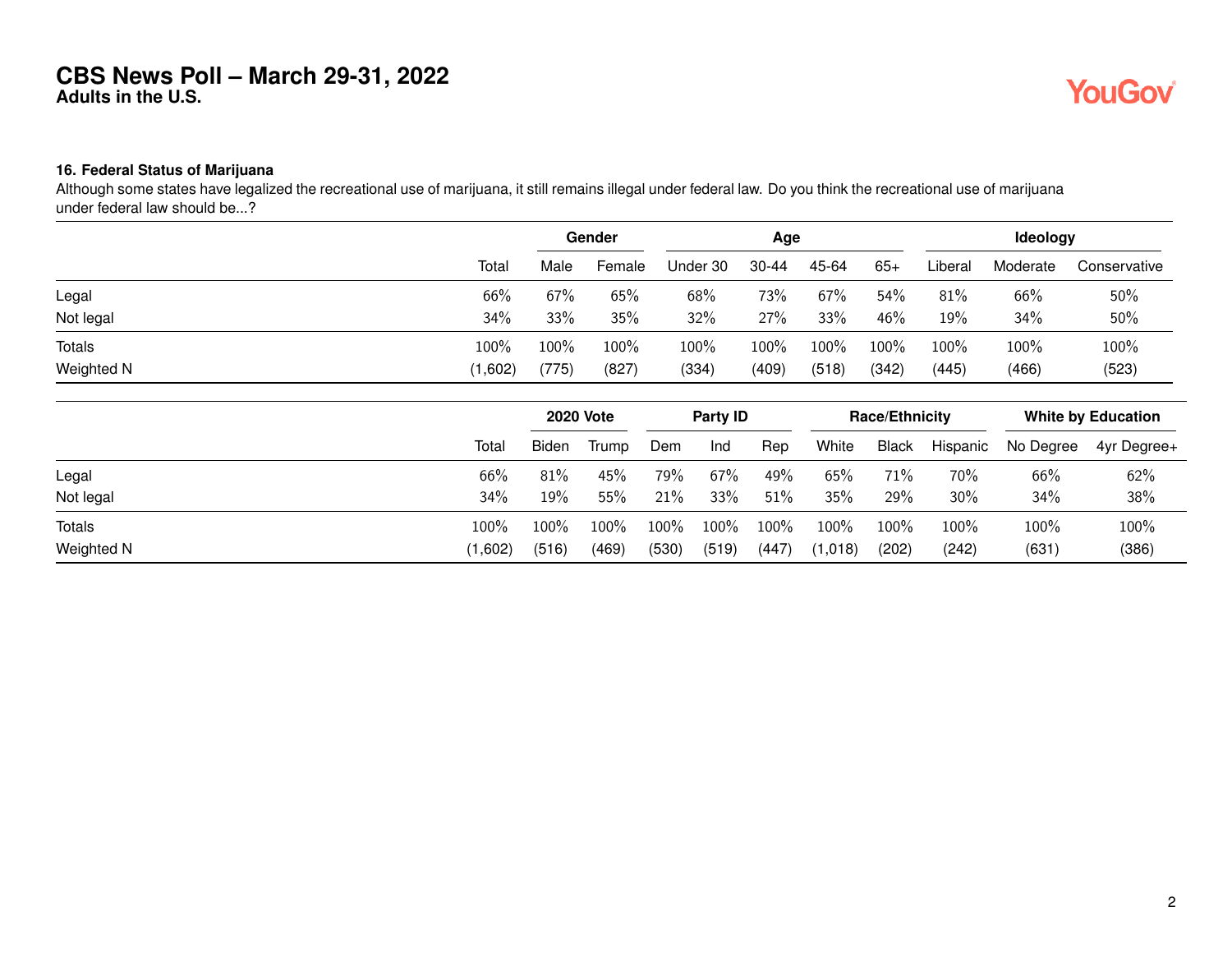# **YouGov**

#### **17. Legal Marijuana Sold in Neighborhood**

If a licensed business that sells recreational marijuana were to open in your neighborhood, would you...?

|                      |         |       | Gender |          | Age   |       |       | Ideology |          |              |  |
|----------------------|---------|-------|--------|----------|-------|-------|-------|----------|----------|--------------|--|
|                      | Total   | Male  | Female | Under 30 | 30-44 | 45-64 | $65+$ | Liberal  | Moderate | Conservative |  |
| Favor it             | 34%     | 34%   | 35%    | 40%      | 44%   | 35%   | 17%   | 46%      | 32%      | 23%          |  |
| Oppose it            | 30%     | 31%   | 29%    | 30%      | 21%   | 30%   | 41%   | 17%      | 31%      | 47%          |  |
| Wouldn't matter much | 36%     | 35%   | 36%    | 30%      | 35%   | 35%   | 42%   | 37%      | 36%      | 30%          |  |
| <b>Totals</b>        | 100%    | 100%  | 100%   | 100%     | 100%  | 100%  | 100%  | 100%     | 99%      | 100%         |  |
| Weighted N           | (1,606) | (777) | (829)  | (334)    | (410) | (518) | (345) | (442)    | (467)    | (526)        |  |

|                      |              | <b>2020 Vote</b> |       | Party <b>ID</b> |       |       | <b>Race/Ethnicity</b> |              |          | <b>White by Education</b> |             |
|----------------------|--------------|------------------|-------|-----------------|-------|-------|-----------------------|--------------|----------|---------------------------|-------------|
|                      | <b>Total</b> | <b>Biden</b>     | Trump | Dem             | Ind   | Rep   | White                 | <b>Black</b> | Hispanic | No Degree                 | 4yr Degree+ |
| Favor it             | 34%          | 41%              | 18%   | 45%             | 33%   | 21%   | 34%                   | 37%          | 41%      | 37%                       | 27%         |
| Oppose it            | 30%          | 19%              | 49%   | 17%             | 30%   | 48%   | 32%                   | 22%          | 24%      | 29%                       | 38%         |
| Wouldn't matter much | 36%          | 40%              | 32%   | 38%             | 37%   | 31%   | 34%                   | 41%          | 35%      | 34%                       | 35%         |
| Totals               | 100%         | 100%             | 99%   | $100\%$         | 100%  | 100%  | 100%                  | 100%         | 100%     | 100%                      | 100%        |
| Weighted N           | (1,606)      | (517)            | (472) | (530)           | (520) | (449) | (1,021)               | (202)        | (244)    | (633)                     | (388)       |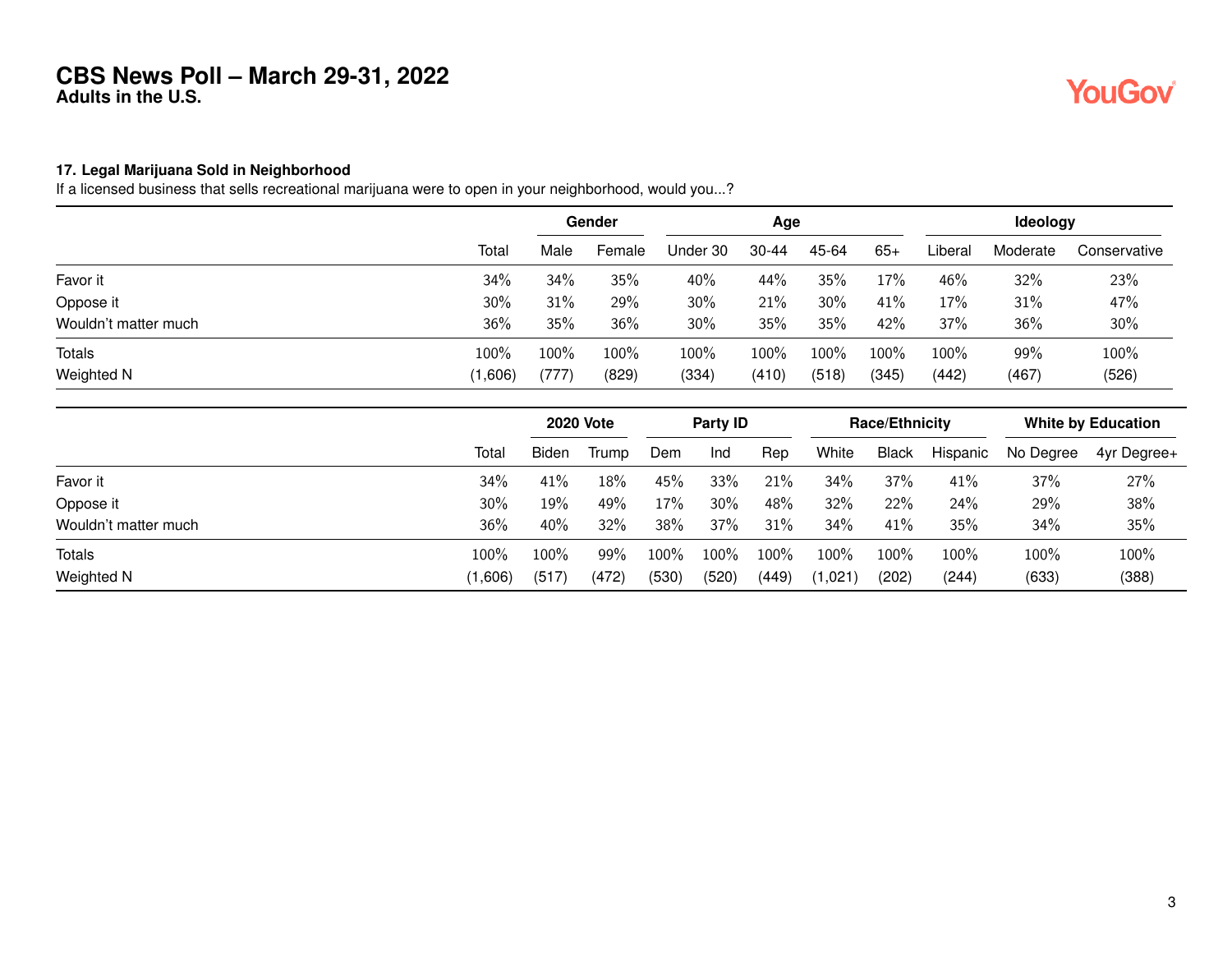#### **18. Frequency of Marijuana Use**

How often do you personally use marijuana?

|              |         |       | Gender |          | Age       |       |       | <b>Ideology</b> |          |              |  |
|--------------|---------|-------|--------|----------|-----------|-------|-------|-----------------|----------|--------------|--|
|              | Total   | Male  | Female | Under 30 | $30 - 44$ | 45-64 | $65+$ | Liberal         | Moderate | Conservative |  |
| Regularly    | 14%     | 16%   | 12%    | 19%      | 21%       | 12%   | 3%    | 17%             | 15%      | 8%           |  |
| Occasionally | 10%     | 12%   | 9%     | 15%      | 12%       | 10%   | 4%    | 13%             | 11%      | 7%           |  |
| Hardly ever  | 13%     | 13%   | 12%    | 16%      | 15%       | 9%    | 12%   | 18%             | 14%      | 8%           |  |
| Never        | 63%     | 59%   | 67%    | 49%      | 52%       | 69%   | 81%   | 52%             | 60%      | 77%          |  |
| Totals       | 100%    | 100%  | 100%   | 99%      | 100%      | 100%  | 100%  | 100%            | 100%     | 100%         |  |
| Weighted N   | (1,605) | (776) | (828)  | (333)    | (409)     | (520) | (343) | (445)           | (465)    | (526)        |  |

|               |         | <b>2020 Vote</b> |       | Party <b>ID</b> |       |       | <b>Race/Ethnicity</b> |              |          | <b>White by Education</b> |                   |
|---------------|---------|------------------|-------|-----------------|-------|-------|-----------------------|--------------|----------|---------------------------|-------------------|
|               | Total   | <b>Biden</b>     | Trump | Dem             | Ind   | Rep   | White                 | <b>Black</b> | Hispanic | No Degree                 | $4$ yr Degree $+$ |
| Regularly     | 14%     | 14%              | $8\%$ | 16%             | 15%   | 8%    | 11%                   | 26%          | 17%      | 14%                       | 8%                |
| Occasionally  | 10%     | 12%              | 5%    | 13%             | 11%   | 7%    | 9%                    | 13%          | 14%      | 8%                        | 9%                |
| Hardly ever   | 13%     | 18%              | 7%    | 16%             | 11%   | 9%    | 13%                   | 9%           | 15%      | 15%                       | 10%               |
| Never         | 63%     | 56%              | 80%   | 55%             | 63%   | 76%   | 67%                   | 52%          | 54%      | 63%                       | 72%               |
| <b>Totals</b> | 100%    | 100%             | 100%  | 100%            | 100%  | 100%  | 100%                  | 100%         | 100%     | 100%                      | 99%               |
| Weighted N    | (1,605) | (515)            | (472) | (528)           | (521) | (450) | 1,018)                | (201)        | (244)    | (631)                     | (387)             |

**YouGov**